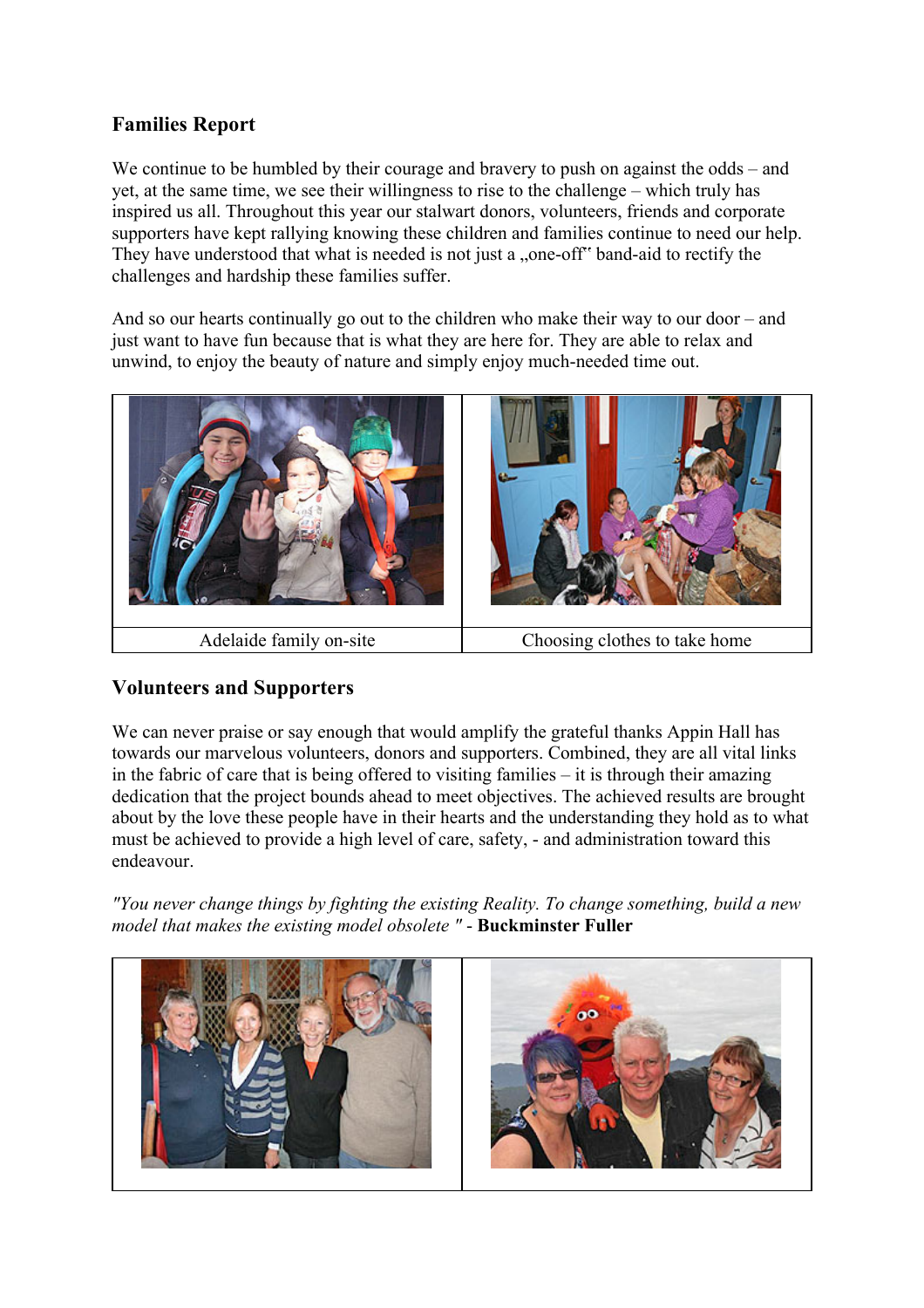

*"The expression 'Home is where the Heart is' is most pertinent in this equation ... because people invariably feel at Home when their hearts connect or remember the affection of "family love". Therefore, what we focus on at Appin Hall is primarily the Children – and of course their family"* - **Maggie Burns**

# **Statewide significance**

A keen interest is beginning to emerge from a variety of people within the Tasmanian and Mainland communities recognizing Appin Hall"s contribution and social enterprise within our community. People from all walks of life have asked to come to our facility to see what has been achieved. These people incl. Tasmania"s Leader of the Opposition: Will Hodgman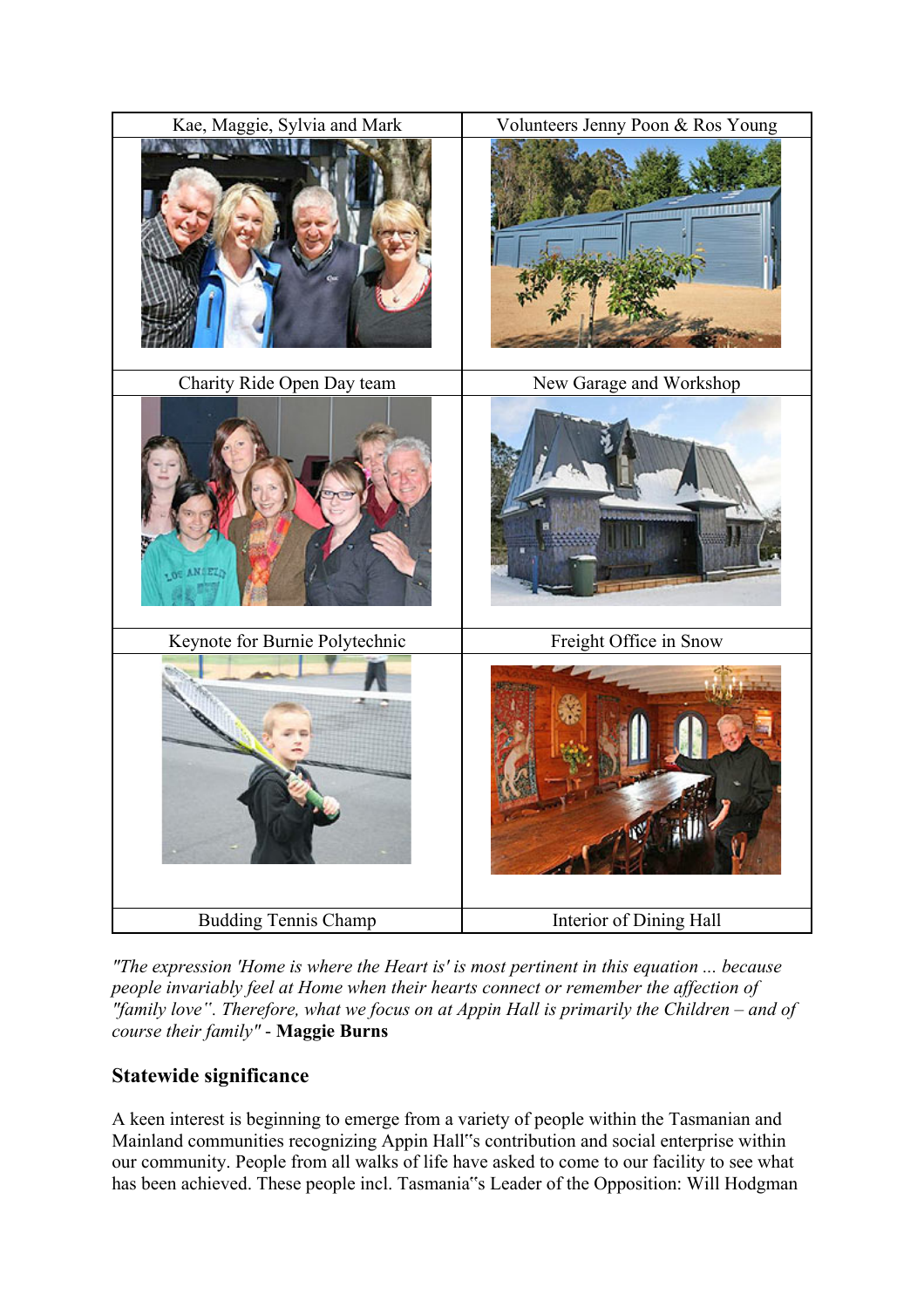(whose early research and studies incl. Child Protection), The Commissioner of Children Tasmania: Aileen Ashford, Tasmanian Fire Service, Chief, Mike Brown, Retired Tasmanian Premier; David Bartlett and Family, Author Bryce Courtenay – along with many Rotary and Lions Clubs across Tassie.

In addition, the amazing stream of volunteers who put their hand up to help our kids continues with the most heart-felt people arriving from Tasmania and other States. We have enjoyed working with a dedicated team of social workers and many families have come to Appin Hall as a result of their referrals. Other referrals come through health industry professionals: hospital nursing staff, oncologists, doctors, psychologists, shelter group administrators – along with community group organizers, school principals and respite organizations. Most of all "word of mouth" from families who know a child and family who might benefit from a stay at Appin Hall.



*"In addition to raising awareness about the fantastic work at Appin Hall that Ronnie and Maggie do, as well as the hundreds who volunteer there, I also want to express my support for those in the corporate sector and through community networks who consider providing support and assistance to Appin Hall to help with this most important of causes – our kids."* - **Will Hodgman – Leader of the Opposition, Tasmania**



**The Healing Power of Animals**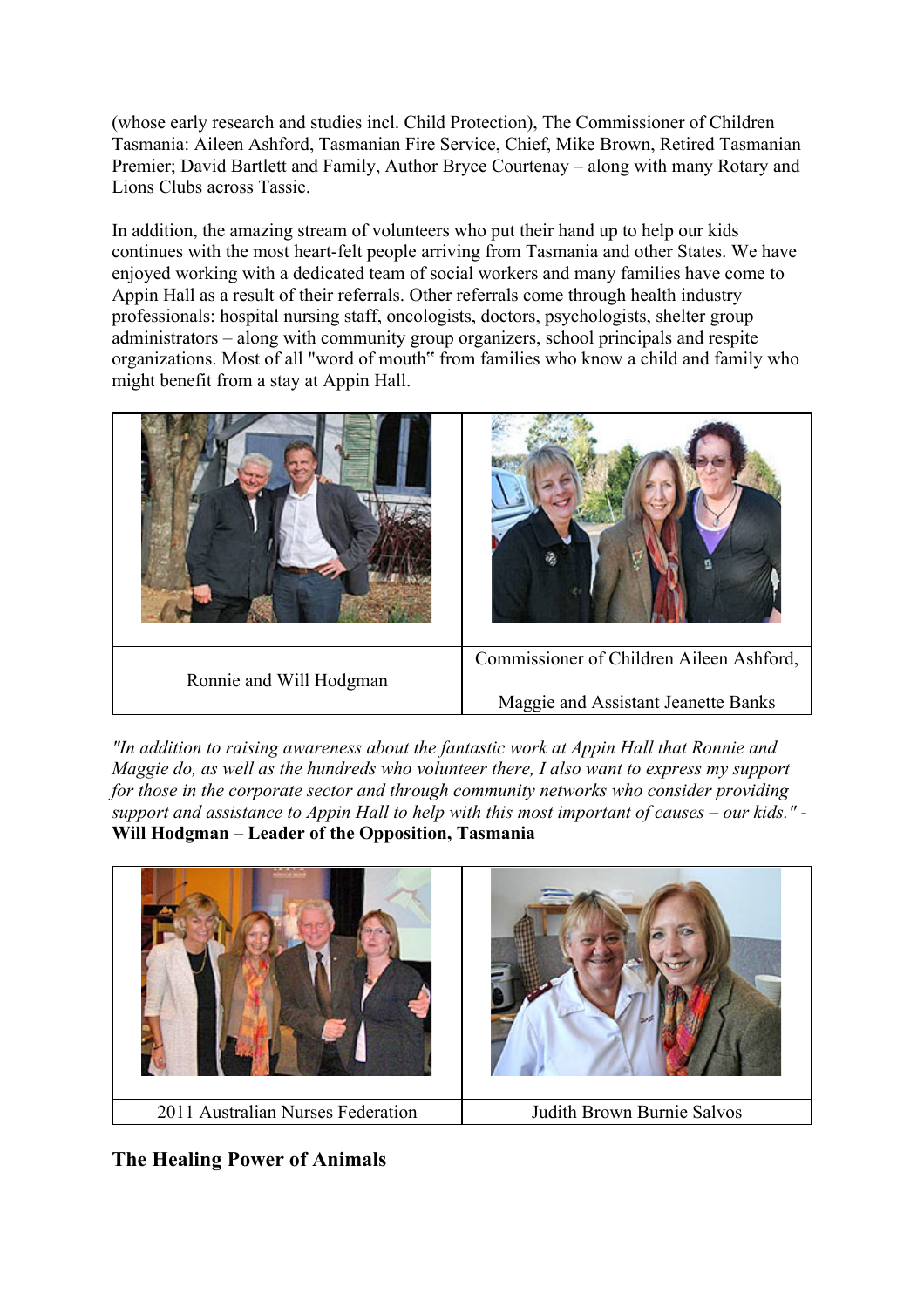We continue to be enthused at the affect our animals have on many of the visiting children. At this point in time we have 2 alpaca, 2 dogs, 2 geese, 2 cats and a diversity of birds and wildlife that reside at Appin Hall – however, we do plan to expand our animal husbandry because the outcomes have been significant and genuinely therapeutic in a variety of ways. Our growing numbers of animal residents appear to be here to serve that very purpose.



# **Pride of Australia National Medal Award**

How honored and thrilled we all are to see Maggie win the Pride of Australia award for 'Care and Compassion' within the Australian community. The national event recognises and celebrates what makes Australians genuinely great - its people! The winners are gathered from regional and metropolitan newspapers and are beyond doubt inspirational and encouraging. They humble us and shine a light on the best attributes of the human spirit. Appin Hall is proud of Maggie"s award and achievement because of her tireless commitment to the children we seek to support.

See Pride of Australia clip

http://www.dailytelegraph.com.au/news/sydney-nsw/pride-of-australia-2011-ordinarypeople-inspirational-acts/story-e6freuzi-1226203018993



And: http://video.couriermail.com.au/2167535224/Pride-of-Australia-2011-Care-Compassion

**Burnie Fundraising Concert a Huge Success**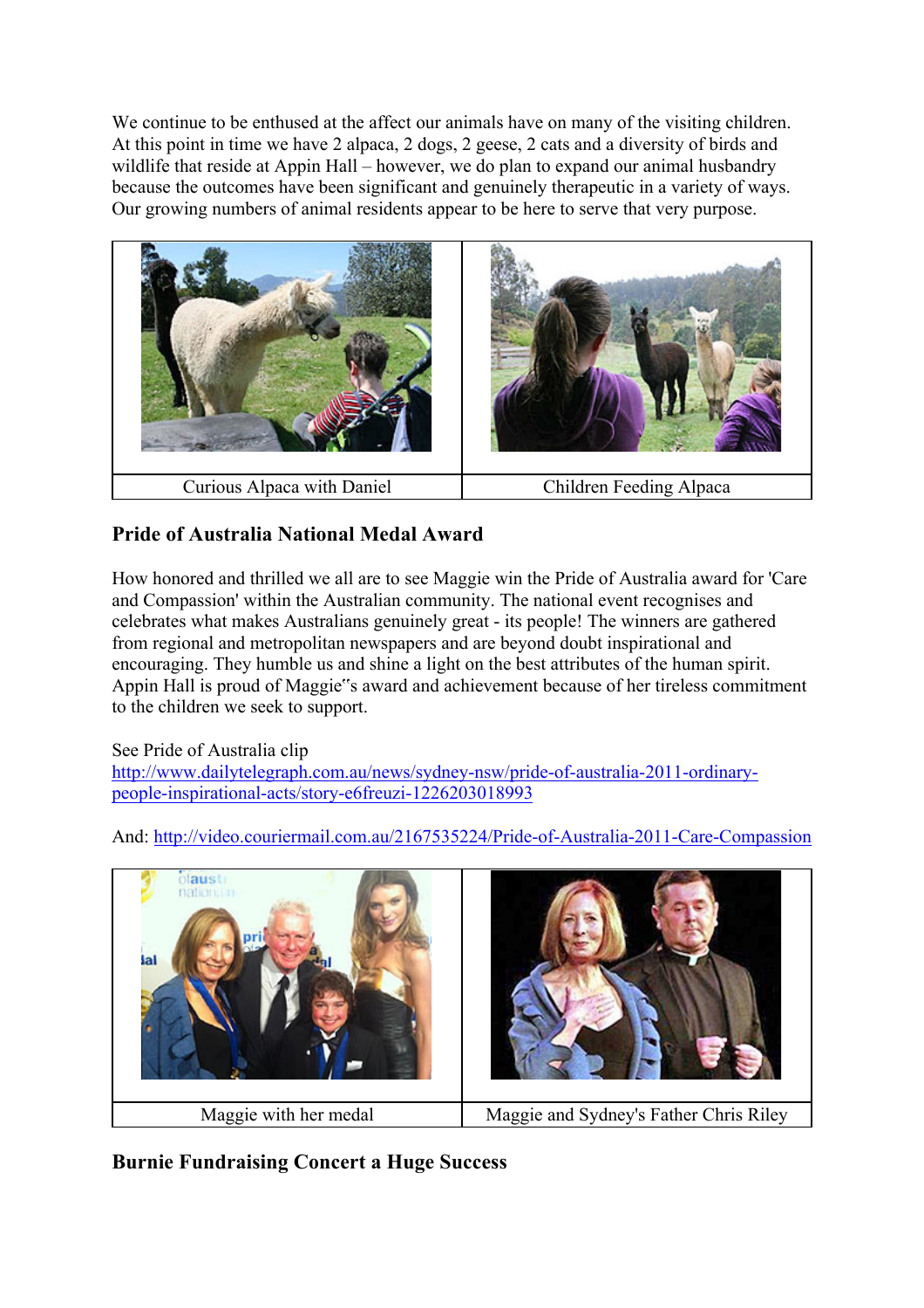The outcome of Appin Hall"s "Celebrate the Child" fundraising concert in Burnie (Sept. 2011) resulted in success beyond belief! Capacity of the Burnie Arts & Function Centre is 808 people – and we had a Full House! Most of the audience who attended wants to come again - so we urge people to book in advance for the next "Celebrate the Child" concert – otherwise you might be disappointed - because the venue is packed to the rafters at 808 people! Our sincere thanks to EVERYONE who made the "Celebrate the Child" concert such a success.

*"When the house lights are dimmed and the spotlight illuminates the stars on stage, few people in the audience would think about the huge amount of planning and work that has preceded that magical moment. Organizing an event is exciting, challenging, exhilarating, tiring and uplifting – all at once. It involves great attention to detail, spanning opposite ends of the spectrum – everything from sourcing celebrity artists to ensuring there are enough jellybeans in the greenroom. Our recent "Celebrate the Child" concert was an extraordinary team effort, with a phenomenal outcome. I"m sure everyone who attended felt, as I did, a great surge of love and coming together for a common reason. The entertainment was great, but the cause was even greater. I can"t wait for "Celebrate the Child" 2012!"* – **Sylvia Berger**



**Fundraising events coming up in 2012**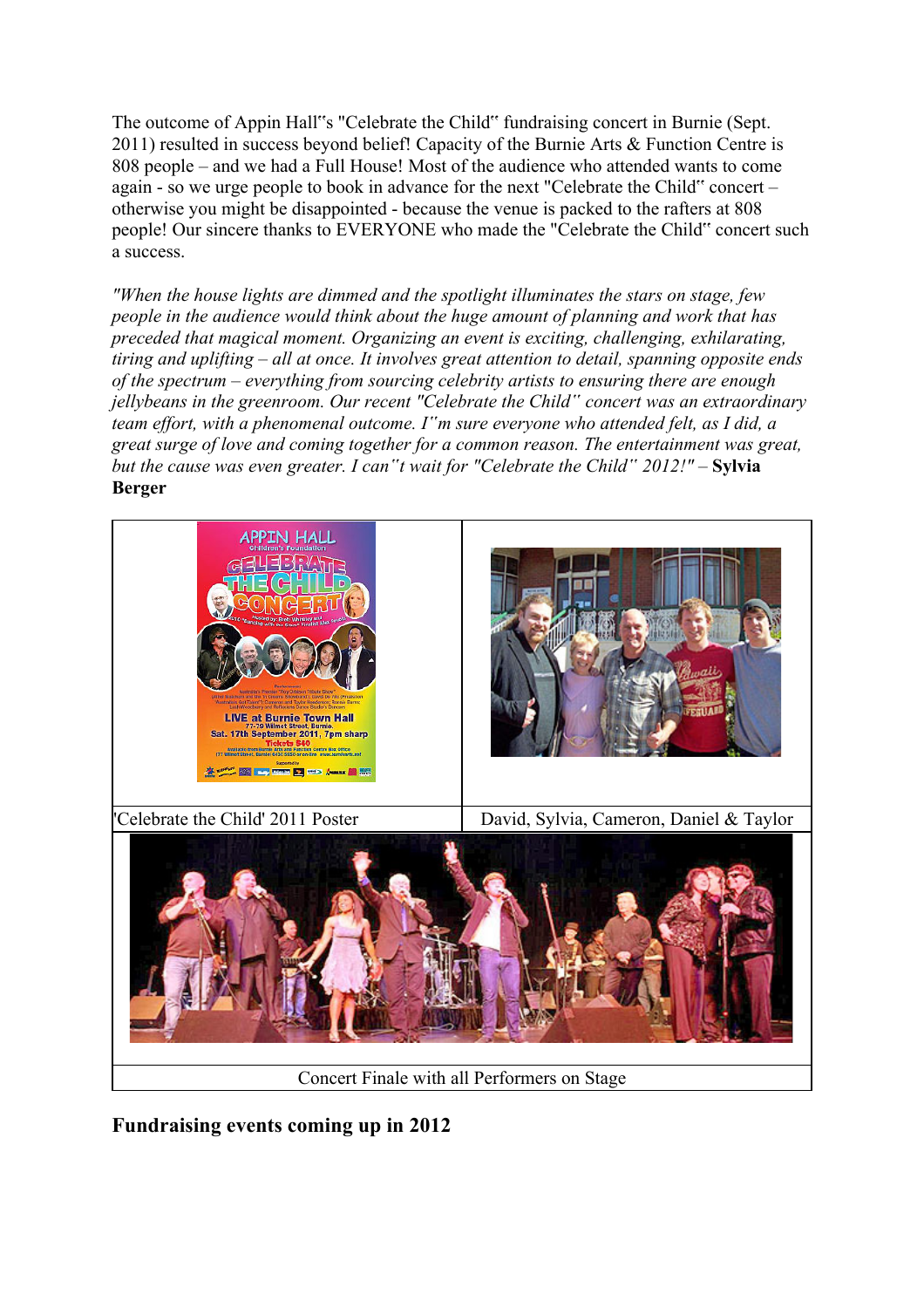#### **Saturday 11th February 2012 'Rock 'n Roll Heaven' AUCTION Wynyard RSL**

7:pm sharp to 11:pm. Featuring Ronnie Burns, Kool Daddy"s, and Daniel Lebkowski with Auction MC Mal Metcalf.

Tickets: \$15 and bookings through Wynyard RSL: 6442 2552 Bistro opens at 6:pm.

*"We have autographed CDs and t-shirts from some true music icons like Frankie Valli, Michael Buble, Jimmy Barnes, John Paul Young, John Williamson and even The Wiggles!" But the auction won't just appeal to the musically minded: "We also have autographed items from Olympic swimmers Geoff Huegill and Stephanie Rice, surfing legend Kelly Slater and show business celebrities such as Michael Parkinson, John Travolta and Australian film director, Baz Luhrman."*

For further information: Sylvia 6437 2836 or 0448 050 267 or Mal: 0422 995 195

#### **'Carnival for Kids'**

April 2012. A special young children's carnival event featuring Koko Clown, Sands Family Circus Troupe, The Amazing Mr. Twist (Magician), Leah Woodberry and stilt-walker Antony Neate. Event dates are;

**Friday 20th April** - Ulverstone Sports & Leisure Centre- 6pm show. Tickets 6430 5850 (Burnie Function Centre)

**Saturday 21st April** - Hobart City Hall -1:30pm show time. Tickets: 6430 5850 (Burnie Function Centre)

**Sunday 22nd April** - Launceston Albert Hall -1:30pm show time. Tickets: 6430 5850 (Burnie Function Centre)

For an electronic Flyer contact: Sylvia peridot4@hotmail.com or write Post Office, Penguin, 7316

**Saturday 27th October 2012** - Burnie Town Hall, 7pm. Appin Hall will again stage its annual 'Celebrate the Child' fundraising concert on Tasmania"s north coast. The line-up TBC and may incl. David DeVito and The Old Fella runners up 'Australia's Got Talent' 2011 (Seven Network), Ronnie Burns, local electronic violinist Peter Shurley and The Shurlettes, local singer Leah Woodberry and more. Hosted by Brett Whiteley and SC-TV"s Jo Palmer. All performers/sponsors are giving their valuable time to help Appin Hall. We want EVERYONE on the north/west coast to book early to help Tassie kids! Tickets available at Burnie Arts & Function Centre (Wilmot St) 6430 5850 Or Website: www.burniearts.net/

For electronic Flyer contact: Sylvia peridot4@hotmail.com or write Post Office, Penguin, 7316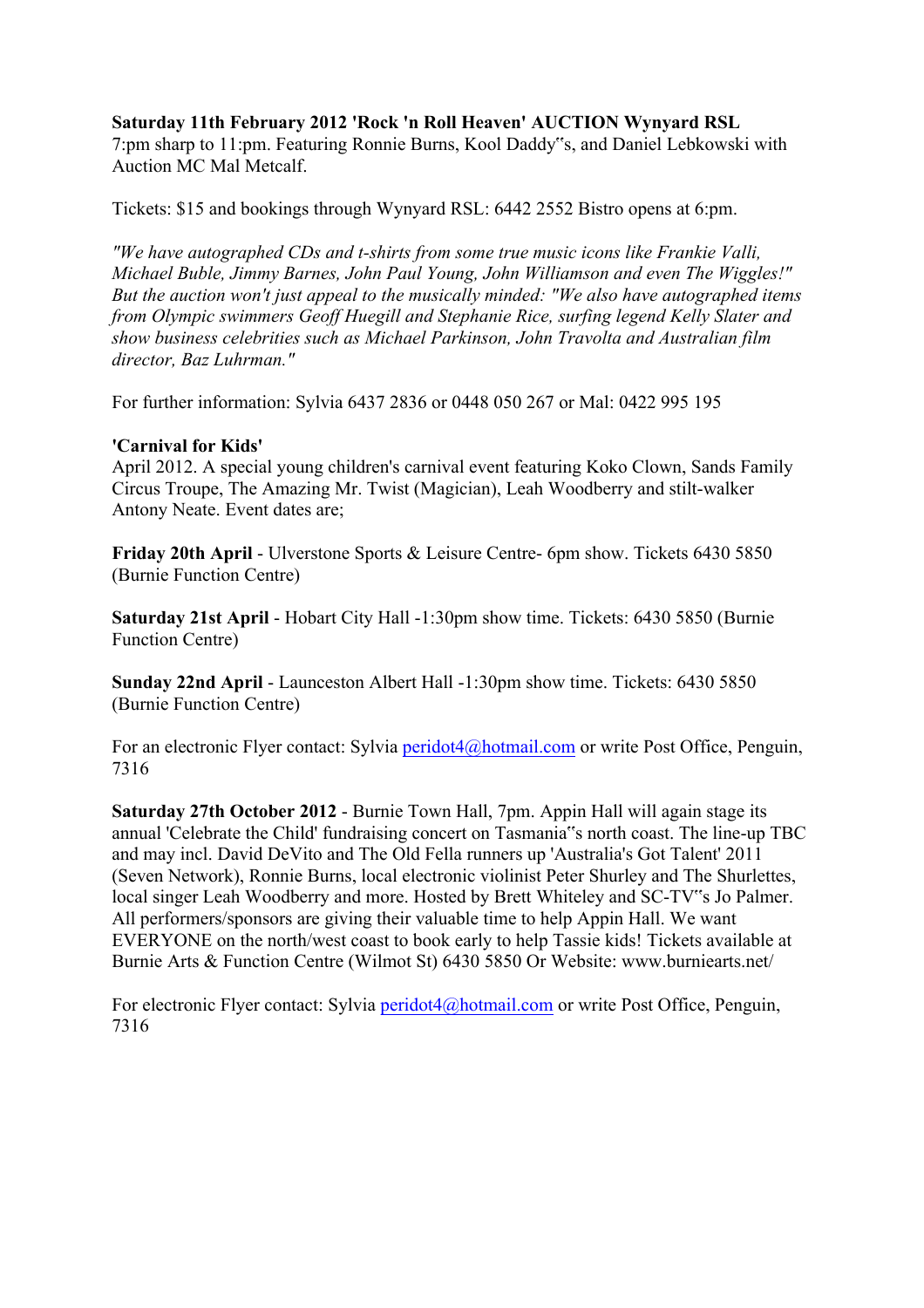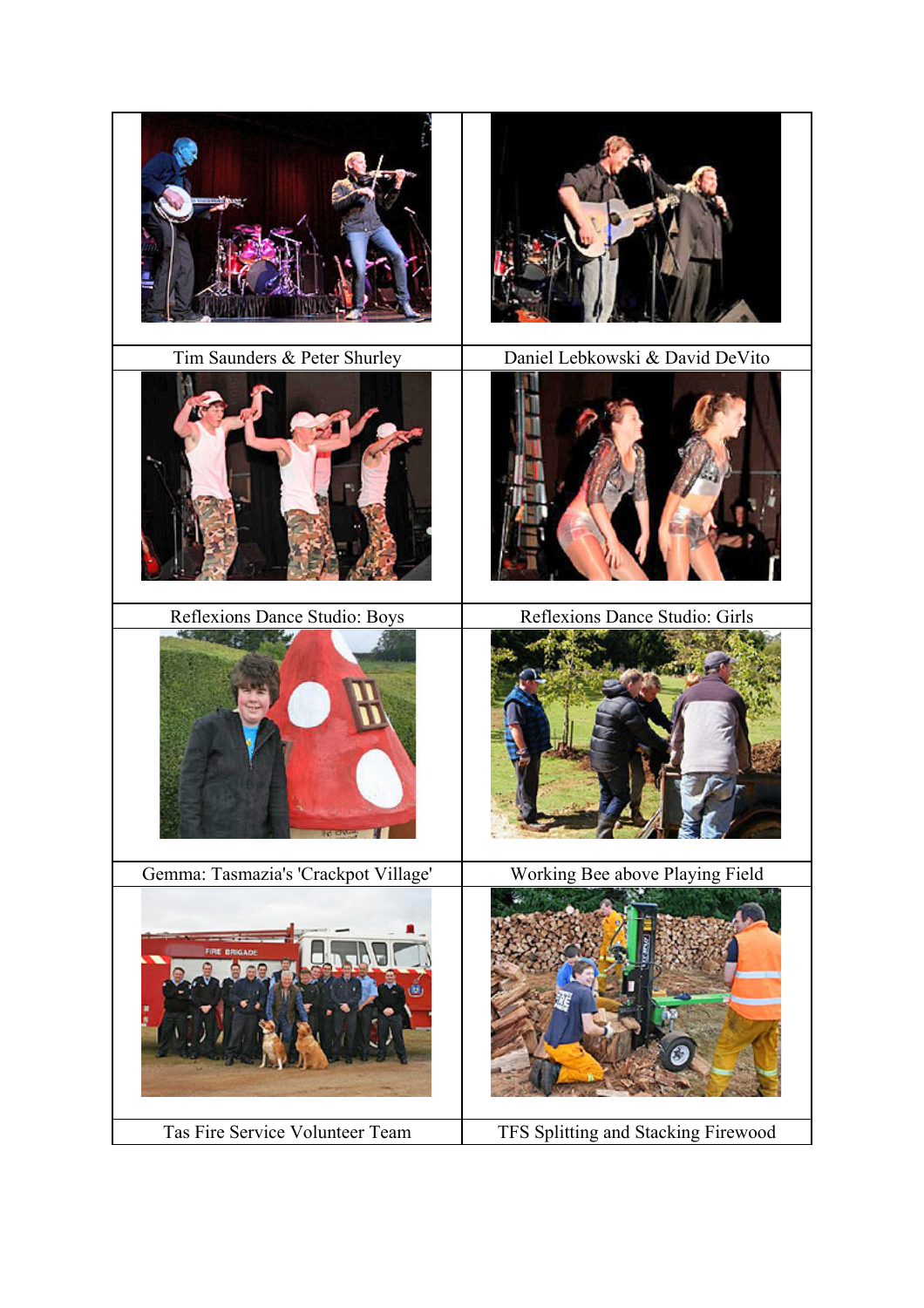

**A BIG thank you to the Tolman Family for the mighty job they have done for many years - bringing loads of earth moving equipment to AH to advance this area of our project.**

### **We could not have done it without you – working against the odds – the WEATHER!**

*It has been an amazing and exciting year and we would like to say we love what we do, we are undertaking what we came here to achieve - and we value all the magnificent families who come to Appin Hall. To all of our families we wish you miracles, good health with love and support. A Merry Christmas and Happy New Year to all ...* **MAGGIE & RONNIE**